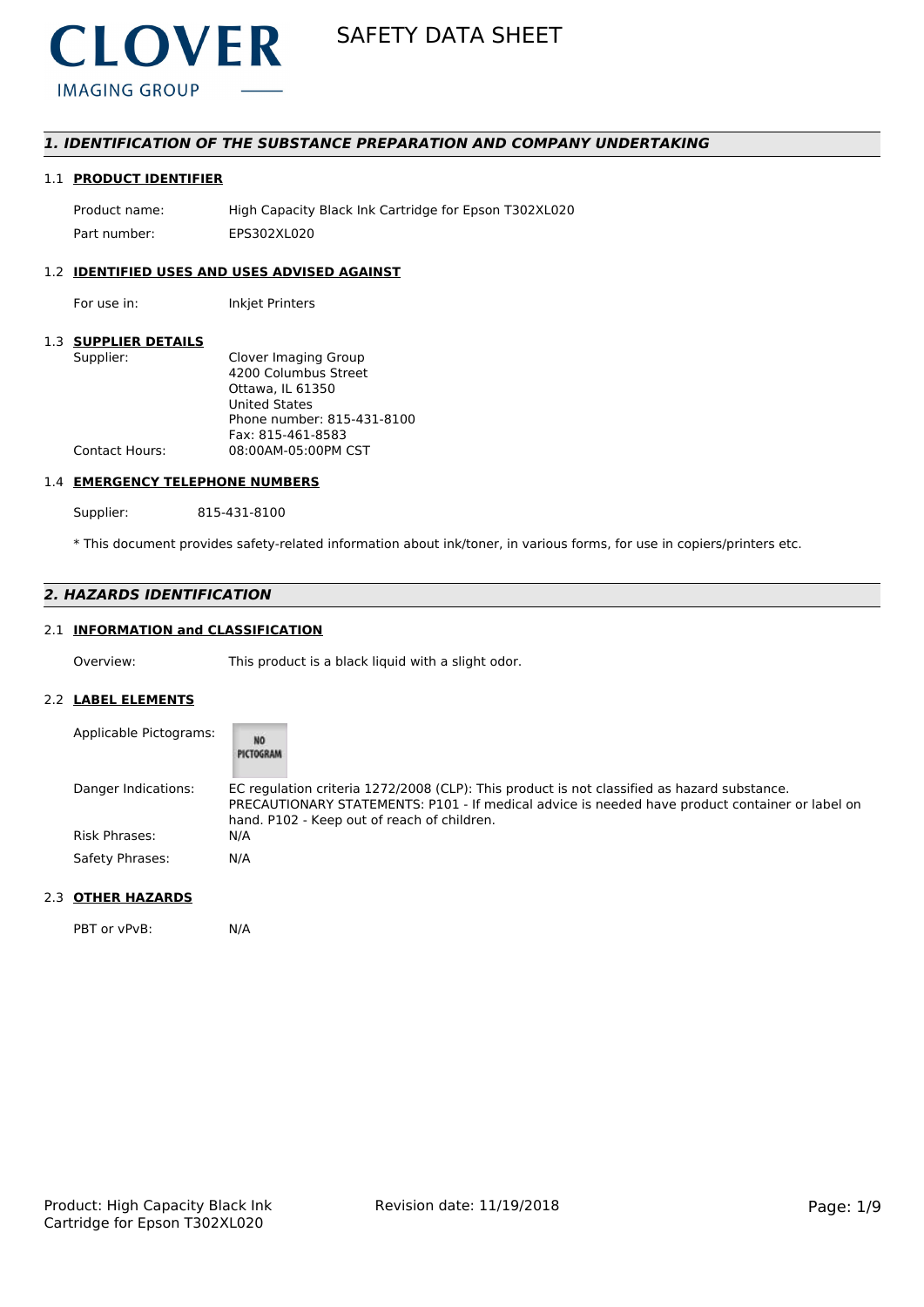

## *3. COMPOSITION / INFORMATION ON INGREDIENTS*

| Ingredients            | <b>CAS number</b>   | Weight % | <b>OSHA</b><br><b>PEL</b> | <b>ACGIH</b><br><b>TLV</b> | Other                                              |
|------------------------|---------------------|----------|---------------------------|----------------------------|----------------------------------------------------|
| <b>Black Pigment</b>   | <b>Trade Secret</b> | $.1 - 5$ |                           |                            |                                                    |
| Glycerol C3H5(OH)3     | $56 - 81 - 5$       | $.1 - 9$ |                           |                            | EC NUMBER: 200-289-5                               |
| Ethylene glycol C4H6O3 | $107 - 21 - 1$      | .1-9     |                           |                            | EC NUMBER: 203-473-3. Acute Tox.                   |
|                        |                     |          |                           |                            | 4 H302                                             |
| Triethylene glycol     | 143-22-6            | $.1 - 5$ |                           |                            | EC NUMBER: 205-592-6. Eye Dam.                     |
| monobutyl ether        |                     |          |                           |                            | $\vert$ 1 H318: C >30%. Eye Irrit. 2 H319: $\vert$ |
| C10H22O4               |                     |          |                           |                            | $20\% < C < 30\%$                                  |
| 2-Pyrrolidinone C4H7NO | 616-45-5            | $.1 - 4$ |                           |                            | EC NUMBER: 210-483-1. Eye Irrit. 2                 |
|                        |                     |          |                           |                            | H319                                               |
| Water                  | 7732-18-5           | 50-90    |                           |                            |                                                    |

The Full Text for all R-Phrases are Displayed in Section 16 **COMPOSITION COMMENTS**

The Data Shown is in accordance with the latest Directives. This section provides composition information for the specified substance/mixture.

## *4. FIRST-AID MEASURES*

## 4.1 **FIRST AID MEASURES**

#### 4.1.1 **FIRST AID INSTRUCTIONS BY RELEVANT ROUTES OF EXPOSURE**

| Inhalation:   | Remove to fresh air. If respiration is difficult, administer artificial respiration and seek medical                                                                                                                                |
|---------------|-------------------------------------------------------------------------------------------------------------------------------------------------------------------------------------------------------------------------------------|
|               | advice.                                                                                                                                                                                                                             |
| Eye contact:  | Do not rub eyes. Immediately flush eyes with large amounts of clean, warm water (low pressure)<br>for at least 15 minutes. If the irritation persists, seek medical advice.                                                         |
| Skin contact: | Immediately wash affected areas with mild soap and water. If the irritation persists, seek medical<br>advice.                                                                                                                       |
| Ingestion:    | Ingestion is not an expected route of exposure during normal use of the product. If ingested, seek<br>medical attention. Induce vomiting only if indicated by the doctor. Never give anything by mouth to<br>an unconscious person. |

## 4.1.2 **ADDITIONAL FIRST AID INFORMATION**

Additional first aid information: N/A Immediate Medical Attention Required: N/A

### 4.2 **SYMPTOMS AND EFFECTS**

| Acute Symptoms from Exposure:   | N/A |
|---------------------------------|-----|
| Delayed Symptoms from Exposure: | N/A |

#### 4.3 **IMMEDIATE SPECIAL TREATMENT OR EQUIPMENT REQUIRED**

N/A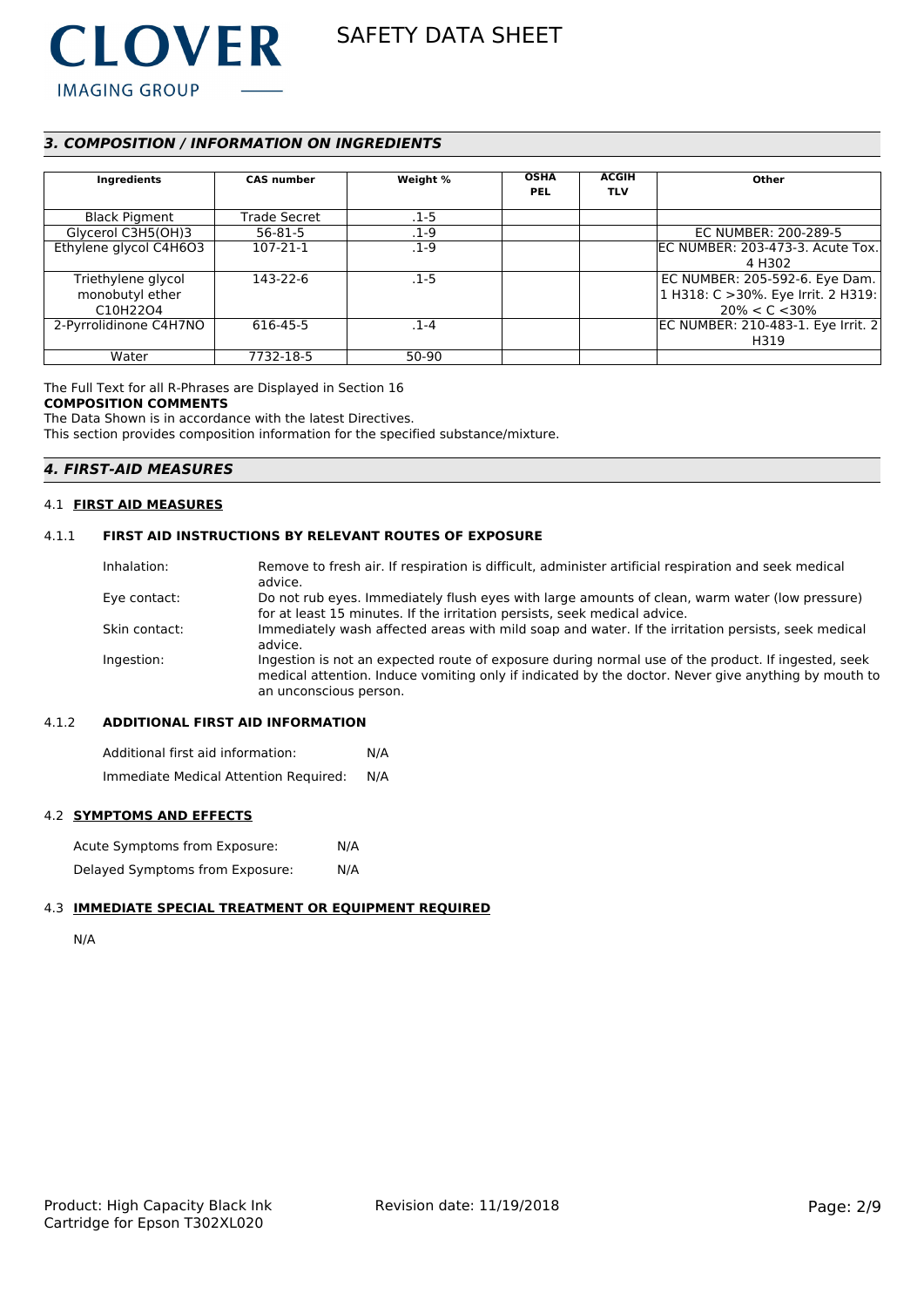

## *5. FIRE-FIGHTING MEASURES*

#### 5.1 **EXTINGUISHING MEDIA**

Recommended Extinguishing Media: Dry chemical, carbon dioxide, water spray or regular foam. Extinguishing Media Not to be Used: Not known.

#### 5.2 **SPECIAL HAZARD**

Unusual Fire/Explosion Hazards: Product is a nonflammable water-based solution. Hazardous combustion products (gases/vapors) produced in fire can include carbon monoxide, carbon dioxide, nitrogen oxides, and smoke.

Extinguishing Media Not to be Used: N/A

#### 5.3 **ADVICE FOR FIRE FIGHTERS**

Avoid inhalation of smoke. Wear protective clothing and wear self-contained breathing apparatus

#### *6. ACCIDENTAL RELEASE MEASURES*

### 6.1 **PERSONAL PRECAUTIONS, PROTECTIVE EQUIPMENT AND EMERGENCY PROCEDURES**

#### 6.1.1 **PRECAUTIONS FOR NON-EMERGENCY PERSONNEL**

Wear appropriate personal protective measures, avoid contact eyes and skin.

## 6.1.2 **ADDITIONAL FIRST AID INFORMATION**

N/A

#### 6.1.3 **PERSONAL PROTECTION**

Wear personal protective equipment as described in Section 8.

#### 6.2 **ENVIRONMENTAL PRECAUTIONS**

Regulatory Information: Keep product out of sewers and watercourses.

#### 6.3 **METHODS AND MATERIAL FOR CONTAINMENT AND CLEANUP**

Spill or Leak Cleanup Procedures: Transfer the leaked products to container. Absorb with inert absorbent such as dry, sand or diatomaceous earth, commercial sorbents, or recover using pumps. Flush a small amount of residue with large amounts of water and detergent.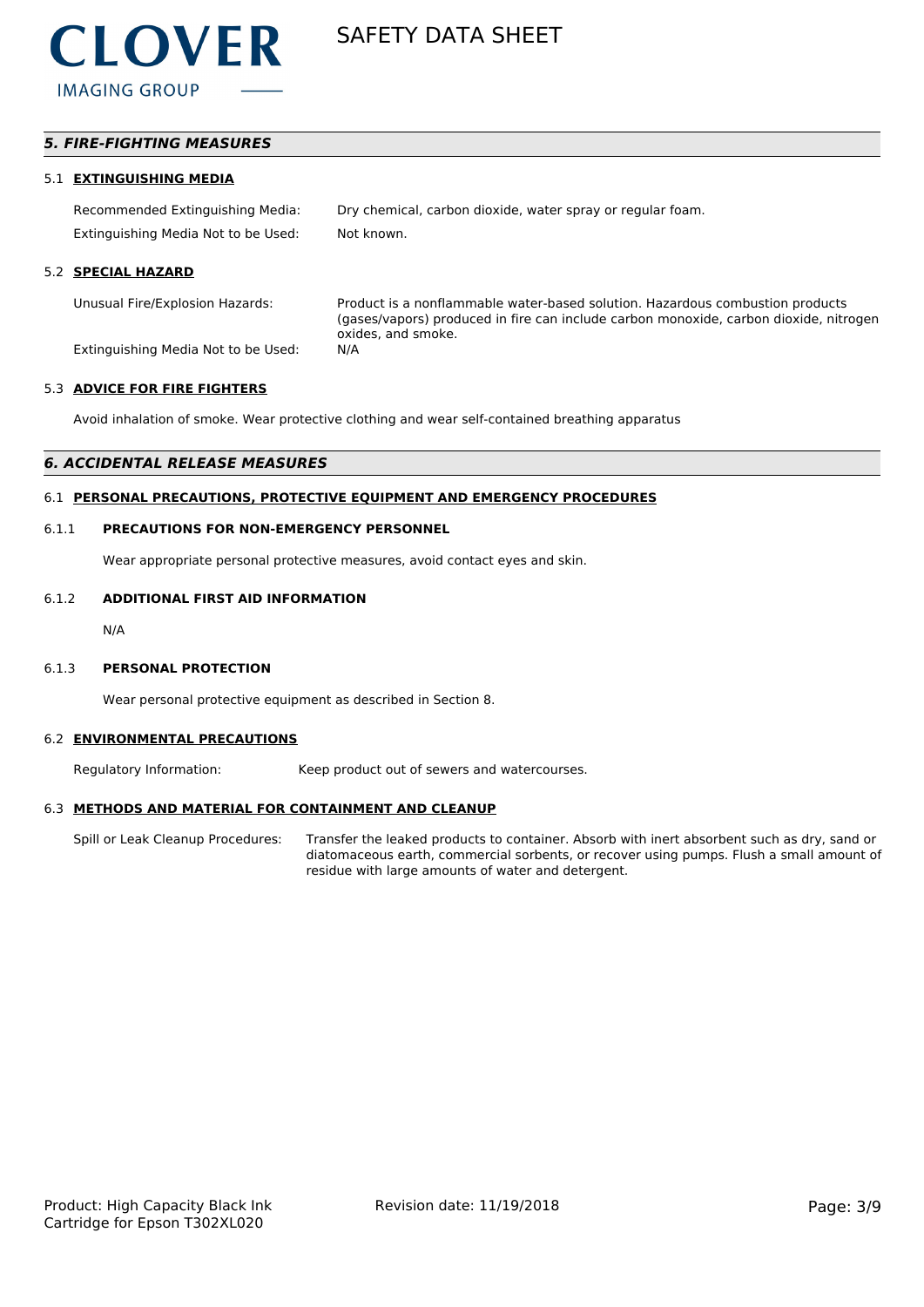## *7. HANDLING AND STORAGE*

#### 7.1 **PRECAUTIONS FOR SAFE HANDLING**

Recommendations for Handling: No special precautions when used as intended. Keep containers closed. If toner, avoid creating dust. Keep away from ignition sources. Advice on General Hygiene: Never eat, drink or smoke in work areas. Practice good personal hygiene after using this material, especially before eating, drinking, smoking, using the restroom, or applying cosmetics.

#### 7.2 **CONDITIONS FOR SAFE STORAGE**

Avoid high temperatures, >100°F/32°C

#### 7.3 **SPECIFIC END USES**

Printing devices

#### *8. EXPOSURE CONTROLS/PERSONAL PROTECTION*

#### 8.1 **CONTROL PARAMETERS**

The best protection is to enclose operations and/or provide local exhaust ventilation at the site of chemical release in order to maintain airborne concentrations of the product below OSHA PELs (See Section 3). Local exhaust ventilation is preferred because it prevents contaminant dispersion into the work area by controlling it at its source.

#### 8.2 **EXPOSURE CONTROLS**

#### **Respiratory protection:**

IMPROPER USE OF RESPIRATORS IS DANGEROUS. Seek professional advice prior to respirator selection and use. Follow OSHA respirator regulations (29 CFR 1910.134 and 1910.137) and, if necessary, wear a NIOSH approved respirator. Select respirator based on its suitability to provide adequate worker protection for given work conditions, levels of airborne contamination, and sufficient levels of oxygen.

#### **Eye/Face Protection:**

Contact lenses are not eye protective devices. Appropriate eye protection must be worn instead of, or in conjunction with contact lenses.

#### **Hand/Skin Protection:**

For emergency or non-routine operations (cleaning spills, reactor vessels, or storage tanks), wear an SCBA. WARNING! Air purifying respirators do not protect worker in oxygen deficient atmospheres.

#### **Additional Protection:**

N/A

#### **Protective Clothing and Equipment:**

Wear chemically protective gloves, boots, aprons, and gauntlets to prevent prolonged or repeated skin contact. Wear splashproof chemical goggles and face shield when working with liquid, unless full face piece respiratory protection is worn.

#### **Safety Stations:**

Make emergency eyewash stations, safety/quick-drench showers, and washing facilities available in work area.

#### **Contaminated Equipment:**

Separate contaminated work clothes from street clothes. Launder before reuse. Remove material from your shoes and clean personal protective equipment. Never take home contaminated clothing.

#### **Comments:**

Never eat, drink or smoke in work areas. Practice good personal hygiene after using this material, especially before eating, drinking, smoking, using the restroom, or applying cosmetics.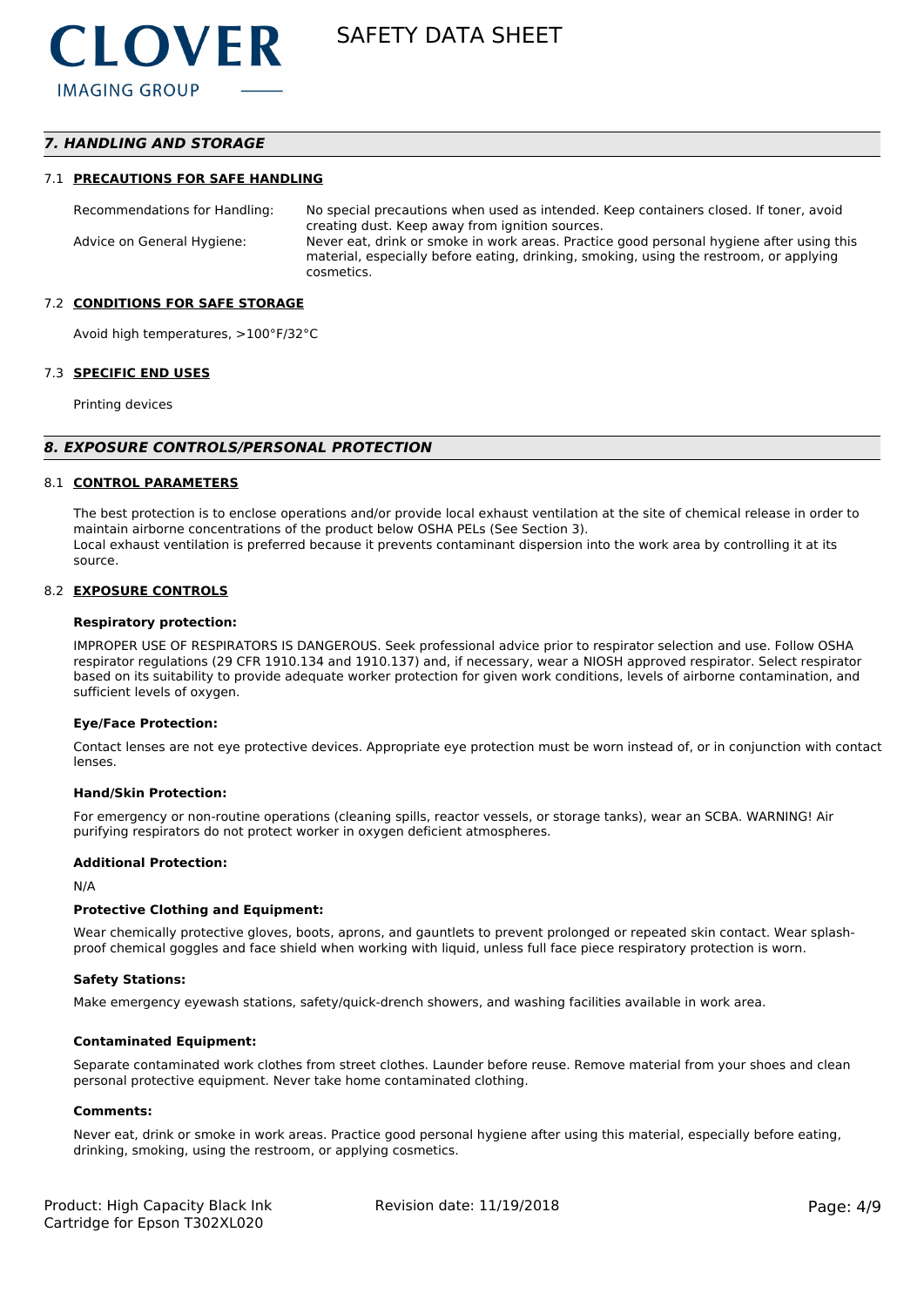## *9. PHYSICAL AND CHEMICAL PROPERTIES*

## 9.1 **DETAIL INFORMATION**

| Physical state:            | APPEARANCE: Black liquid. |
|----------------------------|---------------------------|
| Color:                     | <b>Black</b>              |
| Odor:                      | Slight                    |
| Odor threshold:            | N/A                       |
|                            |                           |
| Boiling point:             | N/A                       |
| Melting point:             | N/A                       |
| Flash point:               | >93.3 °C (>200 °F)        |
| <b>Explosion limits:</b>   | N/A                       |
| Relative density:          | N/A                       |
| Auto-ignition temperature: | N/A                       |

### 9.2 **OTHER INFORMATION**

SPECIFIC GRAVITY (H20=1): >1 SOLUBILITY IN WATER: Fully Miscible. pH: 7-9 Viscosity: >1cp

## *10. CHEMICAL STABILITY AND REACTIVITY*

## 10.1 **Reactivity:**

| <b>Reactivity Hazards:</b><br>Data on Mixture Substances: | None<br>None                                                                                                   |
|-----------------------------------------------------------|----------------------------------------------------------------------------------------------------------------|
| 10.2 Chemical Stability:                                  | The product is stable. Under normal conditions of storage and use, hazardous<br>polymerization will not occur. |
| 10.3 Hazardous Polymerization:                            | Stable under conditions of normal use.                                                                         |
| 10.4 Conditions to Avoid:                                 | Keep away from heat, flame, sparks and other ignition sources.                                                 |
| 10.5 Incompatible Materials:                              | Strong oxidizing materials                                                                                     |
| 10.6 Hazardous Decomposition:                             | Will not occur.                                                                                                |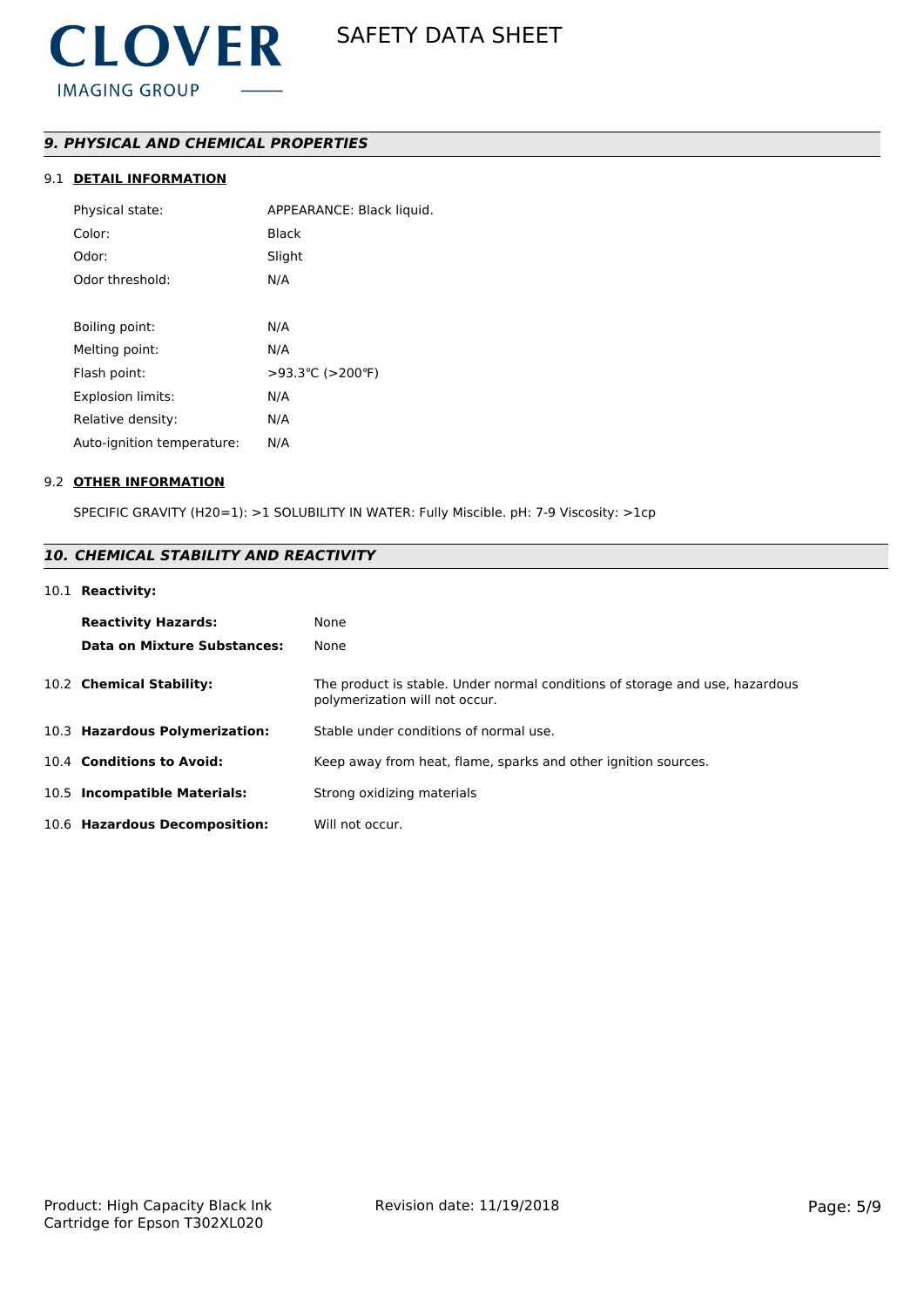

## *11. INFORMATION ON TOXICOLOGICAL EFFECT*

| <b>Mixtures:</b>                   | N/A                                                                                                                                                                                             |
|------------------------------------|-------------------------------------------------------------------------------------------------------------------------------------------------------------------------------------------------|
| <b>Acute Toxicity:</b>             | Component Analysis - LD50/LC50: The components of this material have been reviewed in various<br>sources and the following selected endpoints are published: Glycerol, Oral LD50 Rat >31.5 g/kg |
|                                    | (RTECS); Ethylene Glycol, Oral LD50 Rat >13.4g/kg(RTECS); Triethylene Glycol Monobutyl Ether,                                                                                                   |
|                                    | Oral LD50 Rat >5.3g/kg(RTECS); 2-Pyrrolidone, Oral LD50 Rat >8000mg/kg(RTECS)                                                                                                                   |
| <b>Skin Corrosion/Irritation:</b>  | No irritation.                                                                                                                                                                                  |
| <b>Serious Eye Damage:</b>         | No data available.                                                                                                                                                                              |
| Inhalation:                        | N/A                                                                                                                                                                                             |
| <b>Sensitization:</b>              | N/A                                                                                                                                                                                             |
| <b>Mutagenicity:</b>               | N/A                                                                                                                                                                                             |
| <b>Carcinogenicity:</b>            | N/A                                                                                                                                                                                             |
| <b>Reproductive Toxicity:</b>      | N/A                                                                                                                                                                                             |
| <b>STOT - Single Exposure:</b>     | N/A                                                                                                                                                                                             |
| <b>STOT - Multiple Exposure:</b>   | N/A                                                                                                                                                                                             |
| Ingestion:                         | N/A                                                                                                                                                                                             |
| <b>Hazard Class Information:</b>   | N/A                                                                                                                                                                                             |
| <b>Mixture on Market Data:</b>     | N/A                                                                                                                                                                                             |
| Symptoms:                          | N/A                                                                                                                                                                                             |
| <b>Delayed/Immediate Effects:</b>  | N/A                                                                                                                                                                                             |
| <b>Test Data on Mixture:</b>       | N/A                                                                                                                                                                                             |
| <b>Not Meeting Classification:</b> | N/A                                                                                                                                                                                             |
| <b>Routes of Exposure:</b>         | N/A                                                                                                                                                                                             |
| <b>Interactive Effects:</b>        | N/A                                                                                                                                                                                             |
| <b>Absence of Specific Data:</b>   | N/A                                                                                                                                                                                             |
| Mixture vs Substance Data: N/A     |                                                                                                                                                                                                 |

## *12. ECOLOGICAL INFORMATION*

| 12.1 <b>Eco toxicity:</b>   | No information available for product.                                        |
|-----------------------------|------------------------------------------------------------------------------|
| 12.2 Degradability:         | No information available for product.                                        |
|                             | 12.3 <b>Bioaccumulation Potential:</b> No information available for product. |
| 12.4 Mobility in Soil:      | No information available for product.                                        |
| 12.5 PBT & vPvB Assessment: | N/A                                                                          |
| 12.6 Other Adverse Effects: | N/A                                                                          |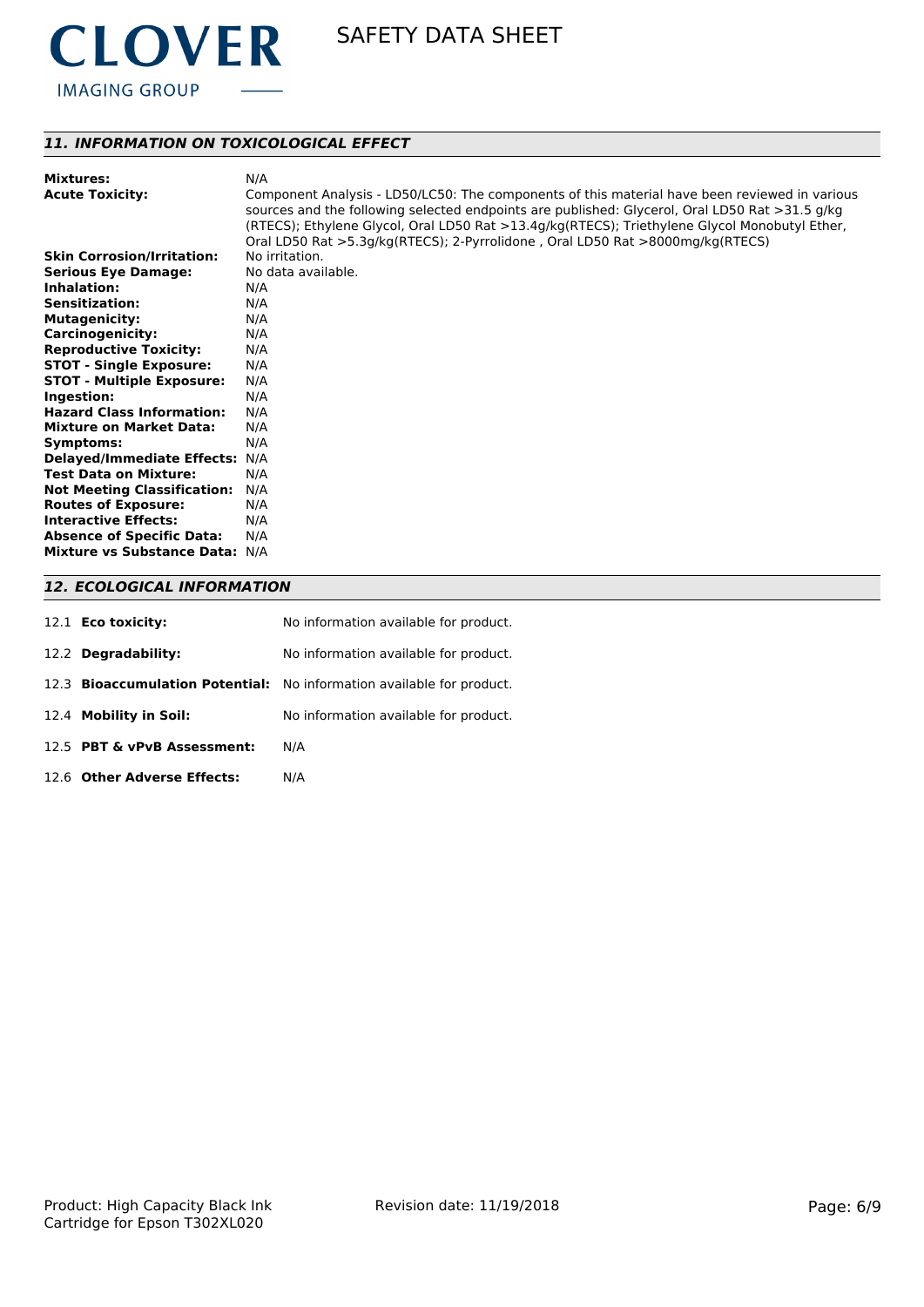

### *13. DISPOSAL CONSIDERATIONS*

#### **Disposal Information:**

 Dispose of product in accordance with local authority regulations. Empty container retains product residue.

#### **Physical/Chemical Properties that affect Treatment:**

Symbol: This product is not classified as dangerous

Risk Phrases: This product is not classified according to the federal, state and local environmental regulations.

#### **Waste Treatment Information:**

If toner, do not shred toner cartridge, unless dust-explosion prevention measures are taken. Finely dispersed particles may form explosive mixtures in air. Dispose of in compliance with federal, state, and local regulations.

#### **Personal Protection Required:**

N/A

| <b>14. TRANSPORT INFORMATION</b>  |                                                                                                                                                                                                                                                                                                                    |  |  |
|-----------------------------------|--------------------------------------------------------------------------------------------------------------------------------------------------------------------------------------------------------------------------------------------------------------------------------------------------------------------|--|--|
| 14.1 <b>ID Number:</b>            | Not Regulated                                                                                                                                                                                                                                                                                                      |  |  |
| 14.2 Shipping Name:               | Not Regulated                                                                                                                                                                                                                                                                                                      |  |  |
| 14.3 Hazard Class:                | Not Regulated                                                                                                                                                                                                                                                                                                      |  |  |
| 14.4 Packing Group:               | Not Regulated                                                                                                                                                                                                                                                                                                      |  |  |
| 14.5 Environmental Hazards:       | N/A                                                                                                                                                                                                                                                                                                                |  |  |
| 14.6 User Precautions:            | N/A                                                                                                                                                                                                                                                                                                                |  |  |
| 14.7 Bulk Transport:              | N/A                                                                                                                                                                                                                                                                                                                |  |  |
| <b>15. REGULATORY INFORMATION</b> |                                                                                                                                                                                                                                                                                                                    |  |  |
| 15.1 Regulatory Information:      | Safety, health and environmental regulations/legislation specific for the substance or<br>mixture. CLP catergory: Limited. Restrictions relating to the product or contained<br>substances pursuant to table 3.1 to EC Regulation 1272/2008 (CLP1): Limited. Subsances<br>in Candidate List (SVHC in REACH): None. |  |  |

**EPA Regulatory Information:** N/A

**CERCLA Reportable Quantity:** N/A

#### 15.2 **Superfund Information:**

#### **Hazard Categories:**

**Immediate:** N/A

**Delayed:** N/A

**Fire:** N/A

**Pressure:** N/A

**Reactivity:** N/A

#### **Section 302 - Extremely Hazardous:** N/A

**Section 311 - Hazardous:** N/A

#### 15.3 **State Regulations:** N/A

15.4 **Other Regulatory Information:** N/A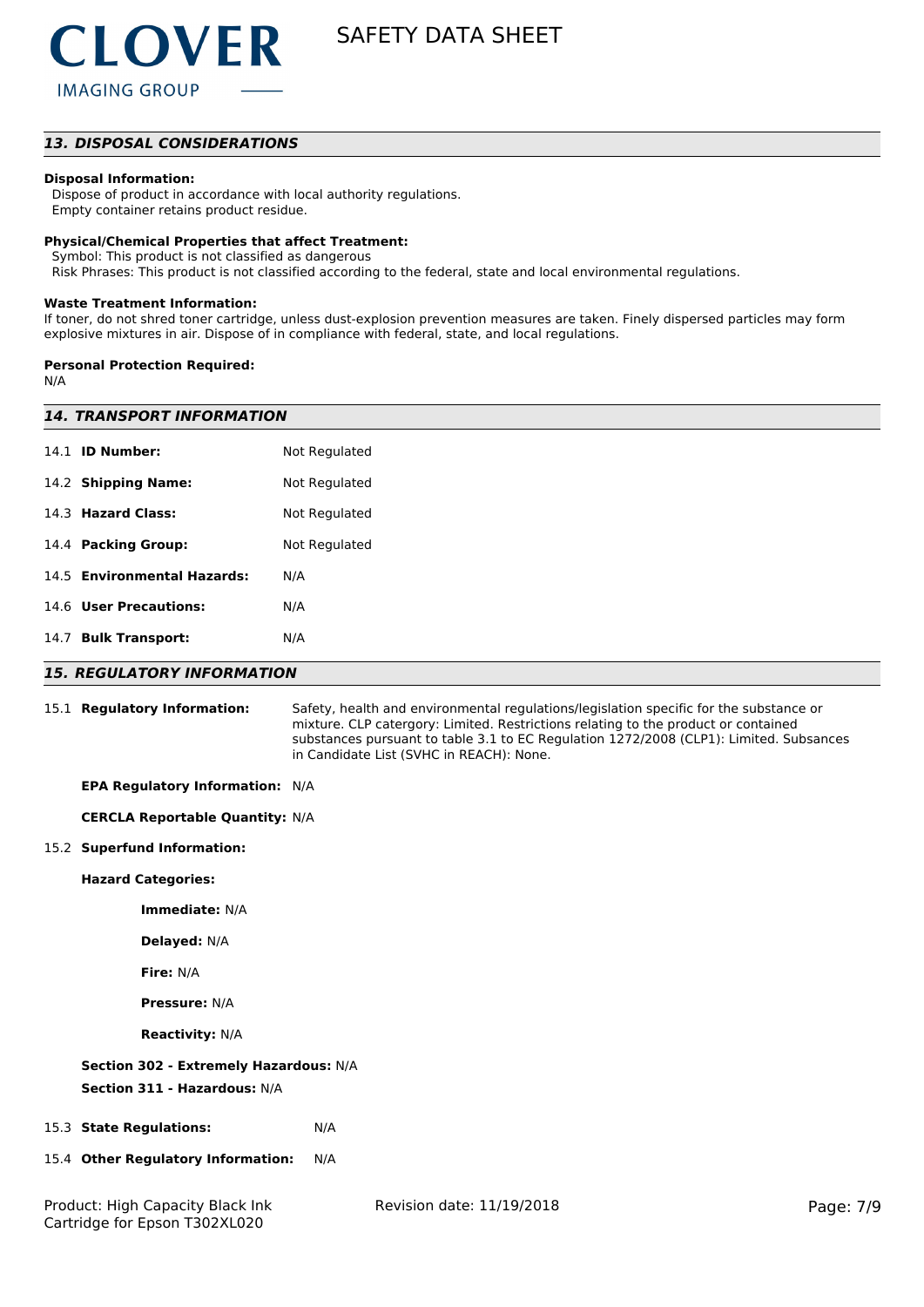

## *16. OTHER INFORMATION*

| <b>General Comments:</b>          | This information is based on our current knowledge. It should not therefore be construed as<br>guaranteeing specific properties of the products as described or their suitability for a particular<br>application |
|-----------------------------------|-------------------------------------------------------------------------------------------------------------------------------------------------------------------------------------------------------------------|
| <b>Creation Date of this SDS:</b> | 10/04/2021                                                                                                                                                                                                        |